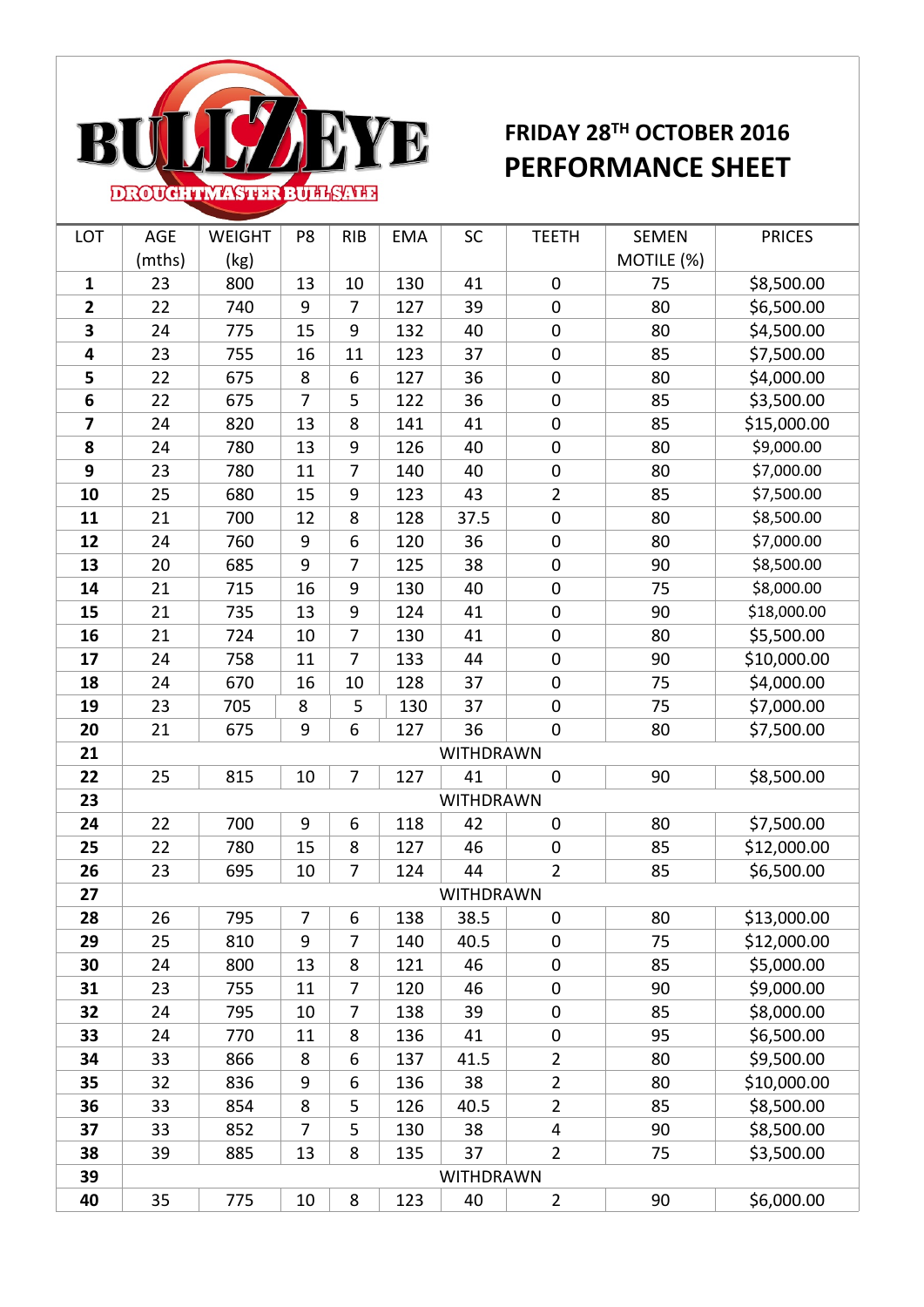| LOT      | AGE       | <b>WEIGHT</b> | P8             | <b>RIB</b>     | <b>EMA</b> | SC              | <b>TEETH</b>     | <b>SEMEN</b> | <b>PRICES</b> |  |  |
|----------|-----------|---------------|----------------|----------------|------------|-----------------|------------------|--------------|---------------|--|--|
|          | (mths)    | (kg)          |                |                |            |                 |                  | MOTILE (%)   |               |  |  |
| 41       | 26        | 710           | 8              | 6              | 118        | 34              | $\boldsymbol{0}$ | 85           | \$4,000.00    |  |  |
| 42       | 26        | 680           | 8              | 5              | 126        | 33              | $\mathbf 0$      | 85           | \$5,500.00    |  |  |
| 43       | 34        | 880           | 10             | 7              | 127        | 43              | 4                | 85           | \$4,000.00    |  |  |
| 44       | 35        | 880           | 14             | 11             | 142        | 50              | 4                | 75           | \$6,000.00    |  |  |
| 45       | 23        | 630           | 5              | 5              | 133        | 36              | $\boldsymbol{0}$ | 80           | \$5,500.00    |  |  |
| 46       | 23        | 760           | 10             | 7              | 127        | 44              | $\pmb{0}$        | 85           | \$4,000.00    |  |  |
| 47       | 22        | 690           | $\overline{7}$ | 6              | 128        | 38              | $\boldsymbol{0}$ | 80           | \$4,000.00    |  |  |
| 48       | 21        | 710           | 11             | 8              | 120        | 42              | $\boldsymbol{0}$ | 75           | \$5,500.00    |  |  |
| 49       | 22        | 660           | 10             | 8              | 120        | 42              | $\boldsymbol{0}$ | 75           | \$3,500.00    |  |  |
| 50       | 22        | 635           | 8              | 6              | 124        | 42              | $\boldsymbol{0}$ | 80           | \$3,500.00    |  |  |
| 51       | 22        | 710           | 11             | 7              | 127        | 37              | $\boldsymbol{0}$ | 80           | \$7,500.00    |  |  |
| 52       | WITHDRAWN |               |                |                |            |                 |                  |              |               |  |  |
| 53       | 23        | 720           | 11             | $\overline{7}$ | 128        | 39              | $\pmb{0}$        | 80           | \$10,000.00   |  |  |
| 54       | 25        | 785           | 12             | 7              | 127        | 39              | $\overline{2}$   | 90           | \$5,500.00    |  |  |
| 55       | 23        | 770           | 8              | $\overline{7}$ | 137        | 37              | $\mathbf 0$      | 75           | \$6,500.00    |  |  |
| 56       | 23        | 740           | 10             | $\overline{7}$ | 130        | 36              | $\boldsymbol{0}$ | 80           | \$9,500.00    |  |  |
| 57       |           |               |                |                |            | WITHDRAWN       |                  |              |               |  |  |
| 58       | 25        | 670           | 14             | 9              | 121        | 38              | $\mathbf 0$      | 85           | \$3,500.00    |  |  |
| 59       | 23        | 805           | 9              | 7              | 122        | 41              | $\boldsymbol{0}$ | 80           | \$11,000.00   |  |  |
| 60       | 22        | 760           | 12             | 8              | 136        | 40              | $\boldsymbol{0}$ | 80           | \$10,000.00   |  |  |
| 61       | 21        | 635           | 12             | $\overline{7}$ | 117        | 38              | $\mathbf 0$      | 85           | <b>NB</b>     |  |  |
| 62       |           |               |                |                |            | WITHDRAWN       |                  |              |               |  |  |
| 63       | 23        | 770           | 12             | 8              | 137        | 41              | $\boldsymbol{0}$ | 85           | \$9,000.00    |  |  |
| 64       | 22        | 650           | 11             | 7              | 133        | 44              | $\boldsymbol{0}$ | 80           | \$4,000.00    |  |  |
| 65       | 24        | 885           | 8              | 5              | 135        | 43              | $\boldsymbol{0}$ | 90           | \$8,000.00    |  |  |
| 66<br>67 | 23        | 805           | 10             | 7              | 127        | 38<br>WITHDRAWN | $\boldsymbol{0}$ | 85           | \$5,500.00    |  |  |
| 68       | 22        | 830           | 8              | 6              | 130        | 40              | $\mathbf 0$      | 85           | \$25,000.00   |  |  |
| 69       | 19        | 760           | 12             | 8              | 120        | 42.5            | $\mathbf 0$      | 80           | \$12,000.00   |  |  |
| 70       | 23        | 725           | 8              | 6              | 128        | 41              | $\mathbf 0$      | 95           | \$12,000.00   |  |  |
| 71       | 21        | 745           | 15             | 10             | 128        | 39              | $\boldsymbol{0}$ | 80           | \$11,000.00   |  |  |
| 72       | 22        | 710           | 6              | 5              | 128        | 40              | $\mathbf 0$      | 90           | \$15,500.00   |  |  |
| 73       | 23        | 735           | 11             | 7              | 120        | 38              | $\boldsymbol{0}$ | 85           | \$11,000.00   |  |  |
| 74       | 22        | 760           | 8              | 6              | 133        | 44.5            | $\mathbf 0$      | 75           | \$4,500.00    |  |  |
| 75       | 23        | 750           | 12             | 7              | 128        | 40              | $\mathbf 0$      | 80           | \$5,000.00    |  |  |
| 76       |           |               |                |                |            | WITHDRAWN       |                  |              |               |  |  |
| 77       | 24        | 760           | 13             | 8              | 131        | 43              | $\mathbf 0$      | 90           | \$4,000.00    |  |  |
| 78       | 24        | 745           | 10             | 7              | 134        | 42.5            | $\mathbf 0$      | 85           | \$3,500.00    |  |  |
| 79       |           |               |                |                |            | WITHDRAWN       |                  |              |               |  |  |
| 80       | 24        | 804           | 8              | 6              | 131        | 39              | $\mathbf 0$      | 90           | \$8,000.00    |  |  |
| 81       | 27        | 858           | 11             | 8              | 128        | 42              | $\overline{2}$   | 85           | \$8,500.00    |  |  |
| 82       | 24        | 795           | 10             | 7              | 132        | 42              | $\overline{2}$   | 75           | \$12,000.00   |  |  |
| 83       | 22        | 746           | 11             | 7              | 117        | 34              | 0                | 80           | \$6,000.00    |  |  |
| 84       | 27        | 720           | 10             | 7              | 114        | 36              | $\mathbf 0$      | 80           | \$9,500.00    |  |  |
| 85       |           |               |                |                |            | WITHDRAWN       |                  |              |               |  |  |
| 86       | 23        | 745           | 15             | 10             | 125        | 37              | $\mathbf 0$      | 90           | \$9,000.00    |  |  |
| 87       | WITHDRAWN |               |                |                |            |                 |                  |              |               |  |  |